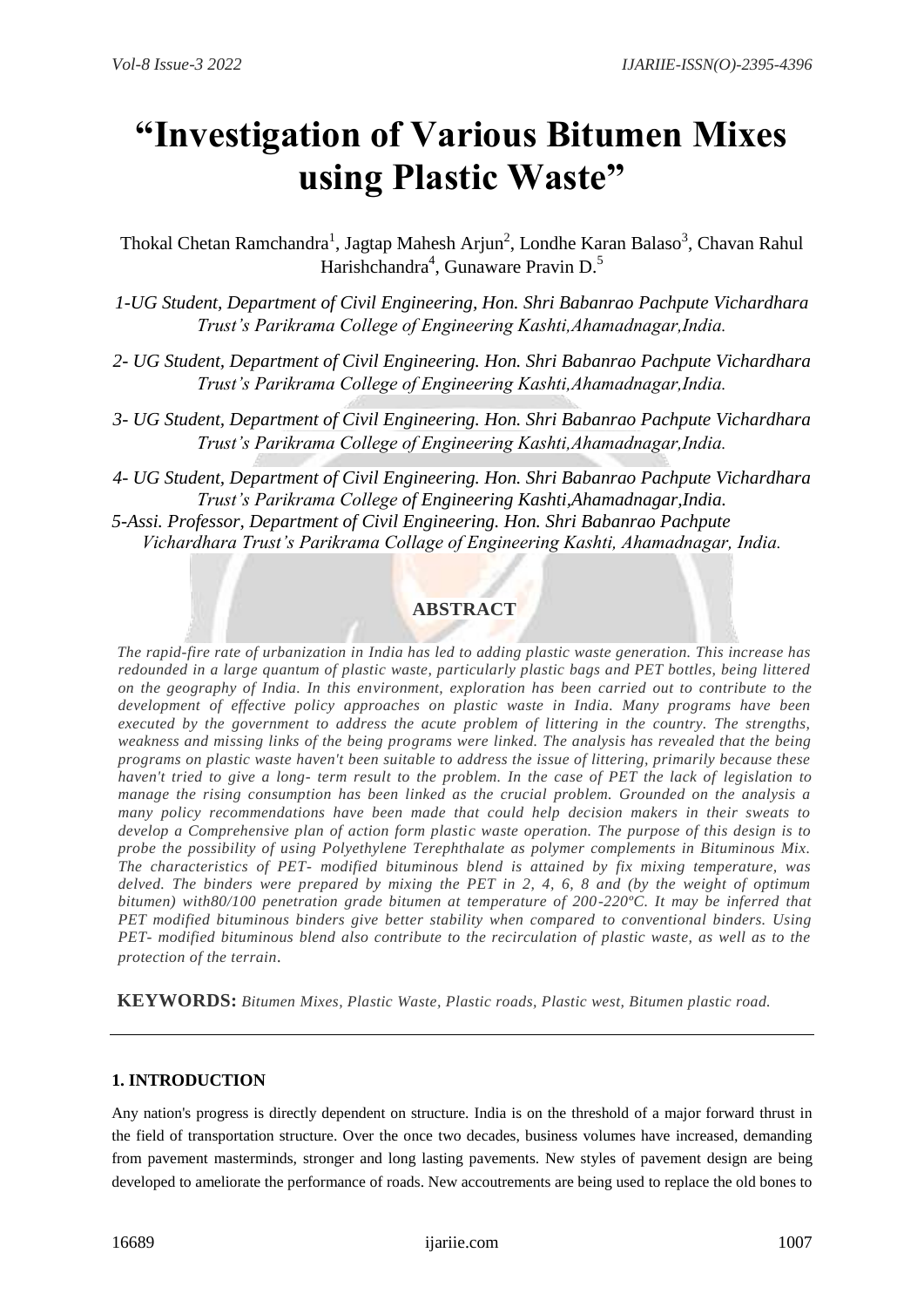ameliorate the continuity, strength, aesthetics and frugality. One of the promising ways is to use plastics in bituminous road construction assiduity. Moment, the vacuity of the waste plastics is enormous, as the plastic accoutrements have come part and parcel of diurnal life. However, their present disposal is either by land stuffing or by incineration, If not reclaimed. Both these processes have certain impact on the terrain. Under this circumstance, an alternate use for the waste plastics is the need of the hour. In this study to the Marshall parcels of bituminous composites have been plant when plastic wastes are incorporated into them. Plastic in different forms is plant to be nearly 5 in external solid waste, which is poisonous in nature. It's a common sight in both civic and pastoral areas to find empty plastic bags and other type of plastic quilting material littering the roads as well as rainspouts. Due to its biodegradability it creates recession of water and associated hygiene problems. In order to overcome this problem exploration has been carried out whether this waste plastic can be reused productively. The trial at several institutes indicated that the waste plastic, when added to hot total will form a fine fleece of plastic over the total and similar total, when mixed with the binder is plant to give advanced strength, advanced resistance to water and better performance over a period of time. Use of advanced chance of plastic waste reduces the need of bitumen by 10. It also increases the strength and performance of the road. Plastic roads would be a boon for India's hot and extremely sticky climate, where temperatures constantly cross 50 °C and torrential rains produce annihilation, leaving utmost of the roads with big potholes.

This paper envisages the use of waste plastic in different proportion (6 to 14 by weight of bitumen) to prepare job blend formulae for S.D.B.C. The variation Marshall parcels of for the composites containing different quantum of plastic waste are studied.

## **2. LITERATURE REVIEW**

The Use of plastic waste in flexible pavements would open up a solution for the disposal issues regarding plastic wastes. Many research works have been done in the area of use of plastic waste in bituminous road construction.

Dr. R. Vasudevan (2007) investigated that the coating of plastics reduces the porosity, absorption of moisture and improves soundness. The polymer coated aggregate bitumen mix forms better material for flexible pavement construction as the mix shows higher Marshall Stability value and suitable Marshall Coefficient. Hence the use of waste plastics for flexible pavement is one of the best methods for easy disposal of waste plastics. Use of plastic bags in road help in many ways like Easy disposal of waste, better road and prevention of pollution.

Dr. R.Vasudevan and S. Rajasekaran, (2007) stated that the polymer bitumen blend is a better binder compared to plain bitumen.Blend has increased Softening point and decreased Penetration value with a suitable ductility.

Swami et al. (2012) investigated the Use of waste plastic in the construction of bituminous Road. They concluded that plastic waste consisting of carry bags, cups and other utilized plastic could be used as a coating over aggregates and this coated stone could be used for Road construction.

Sultana et al. (2012) investigated the utilization of waste plastic as a strength modifier in surface course of flexible and rigid pavements. They concluded that the potential use of waste plastic as a modifier for asphalt concrete and cement concrete pavement. Gawande et al. (2012) investigated the "An overview on waste plastic utilization in asphalting of roads". They reviewed techniques to use plastic waste for construction purpose of roads and flexible pavements.

Raji et al. (2007) investigated the "Utilization of marginal materials as an ingredient in bituminous mixes". They concluded that when plastic wastes can be used as additives on bituminous pavements. Hence in their study, the properties of bituminous mix when modified with shredded syringe plastic waste were investigated. The work was carried out by mixing shredded autoclaved plastic syringes with heated aggregates by dry process.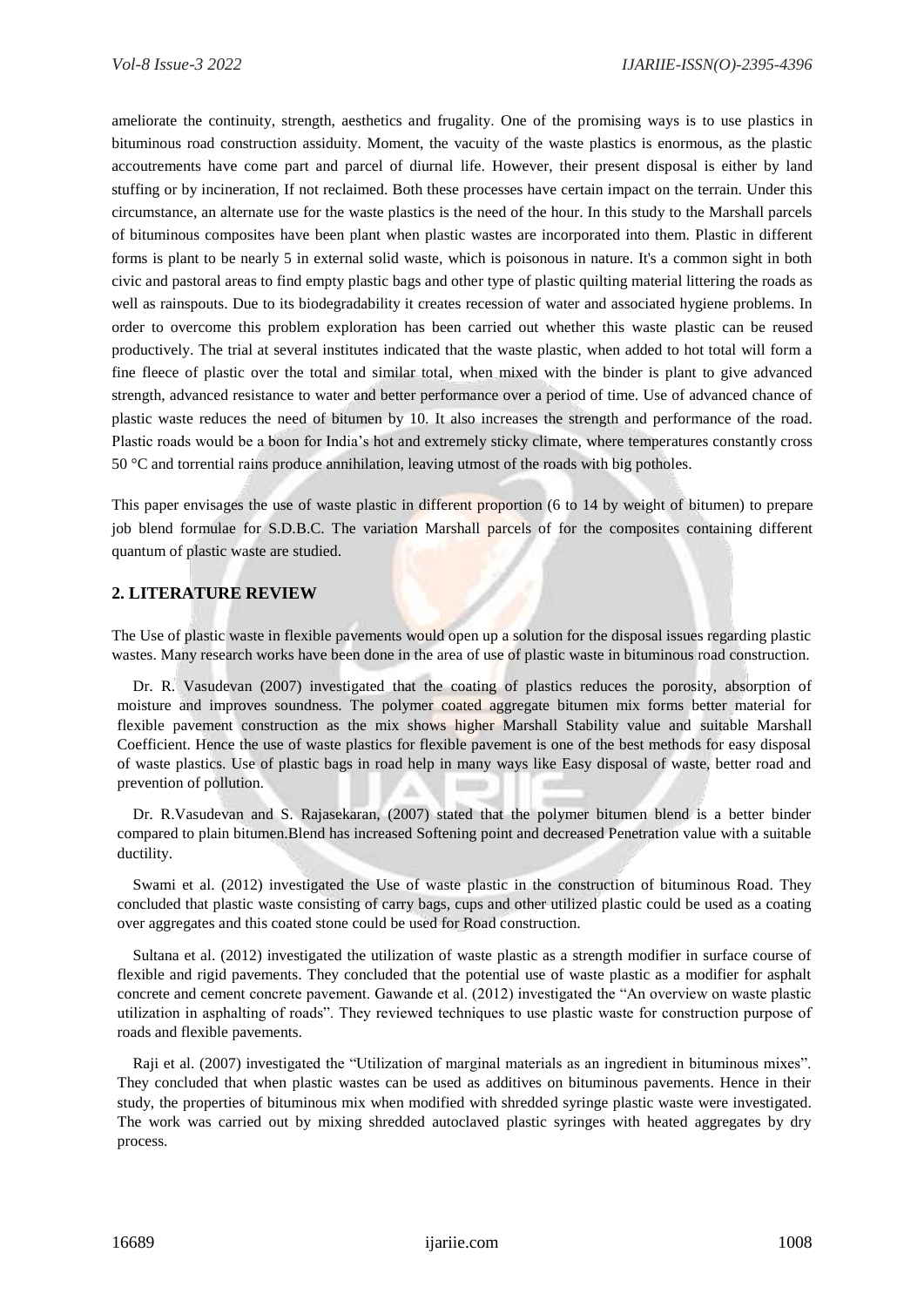Bhageerathy et al. (2014) investigated the use of Biomedical Plastic Waste in Bituminous Road Construction. They concluded that the Marshall Stability value of plastic modified mix was found to be 51 percent more than that for the normal mix which indicates an increase in load carrying capacity

# **3. MATERIAL AND METHODOLOGY**

In this study VG30 viscosity grade Bitumen is used. Coarse aggregates of 9.5mm and 6mm size, hard, angular, BT metal and fine aggregates (dust) is used in different proportion to satisfy MORTH specification as shown in table (1) .the apparent specific gravities are found as under .

To study the effect of mixing plastic waste in bituminous mixes. The following methodology was adopted

The plastic waste like carry bags, Polythenes etc. was collected and shredded to size passing through 2.36 mm sieve and Retained on 600 micron sieve. The shredded plastic waste was mixed in the hot aggregates. Normal mix specimens were prepared with bitumen contents of 7.5 percent, 10 percent, 12.5 percent and 10 percent. The Optimum Bitumen Content (OBC) was found out using Marshall Test. Plastic modified mix specimens with plastic contents of 4.5%, 4.75%, 5%, 5.25%, 5.5%, 5.75%,and 6% by weight of bitumen were prepared through dry process by adding plastic to heated aggregates. Marshall Test were conducted on plastic modified mix specimens to study different parameters.

## **4. RESULT AND DISCUSSION**

The Marshall specimen were prepared without adding plastic waste and adding plastic waste 6%to 14% by weight of bitumen in the mix .The Marshall parameters obtained are summarized in table 2.the variation of stability ,flow value ,bulk density ,air voids and voids fill bitumen (VFB%) and optimum binder content is shown in fig 1 to 6

| <b>CONVENTIOANL MIX RESULTS</b>                 |              |        |        |        |        |        |        |
|-------------------------------------------------|--------------|--------|--------|--------|--------|--------|--------|
| <b>Effective Asphalt Content</b>                | Pbe          | 4.5    | 4.750  | 5.00   | 5.25   | 5.50   | 5.75   |
| Voids Filled with Mineral<br>Aggregate          | <b>VMA</b>   | 16.60  | 16.75  | 16.90  | 17.05  | 17.20  | 17.45  |
| Air Voids                                       | Vv           | 6.46   | 6.03   | 5.61   | 5.19   | 4.76   | 4.48   |
| <b>Voids Filled with Bitumen</b>                | <b>VFB</b>   | 61.11  | 63.98  | 66.80  | 69.58  | 72.32  | 74.31  |
| <b>Flow Value</b>                               | mm           | 4.10   | 4.13   | 4.20   | 4.40   | 4.70   | 5.10   |
| <b>Marshall Stability Value</b>                 | In kg        | 900.00 | 910.00 | 925.00 | 960.00 | 980.00 | 975.00 |
| <b>Of</b><br>Theoretical<br>Density<br>Specimen | $\Upsilon$ t | 2.30   | 2.30   | 2.30   | 2.30   | 2.31   | 2.30   |

**Table-1**: Test Result Evaluation for All Mixes

| <b>PLASTIC</b>                | $\%$ |     |      |        |      |  |
|-------------------------------|------|-----|------|--------|------|--|
| <b>RESULTS</b>                |      |     |      |        |      |  |
| Effective Asphalt Content Pbe |      | 4.5 | 4.75 | ب که ب | ر. ر |  |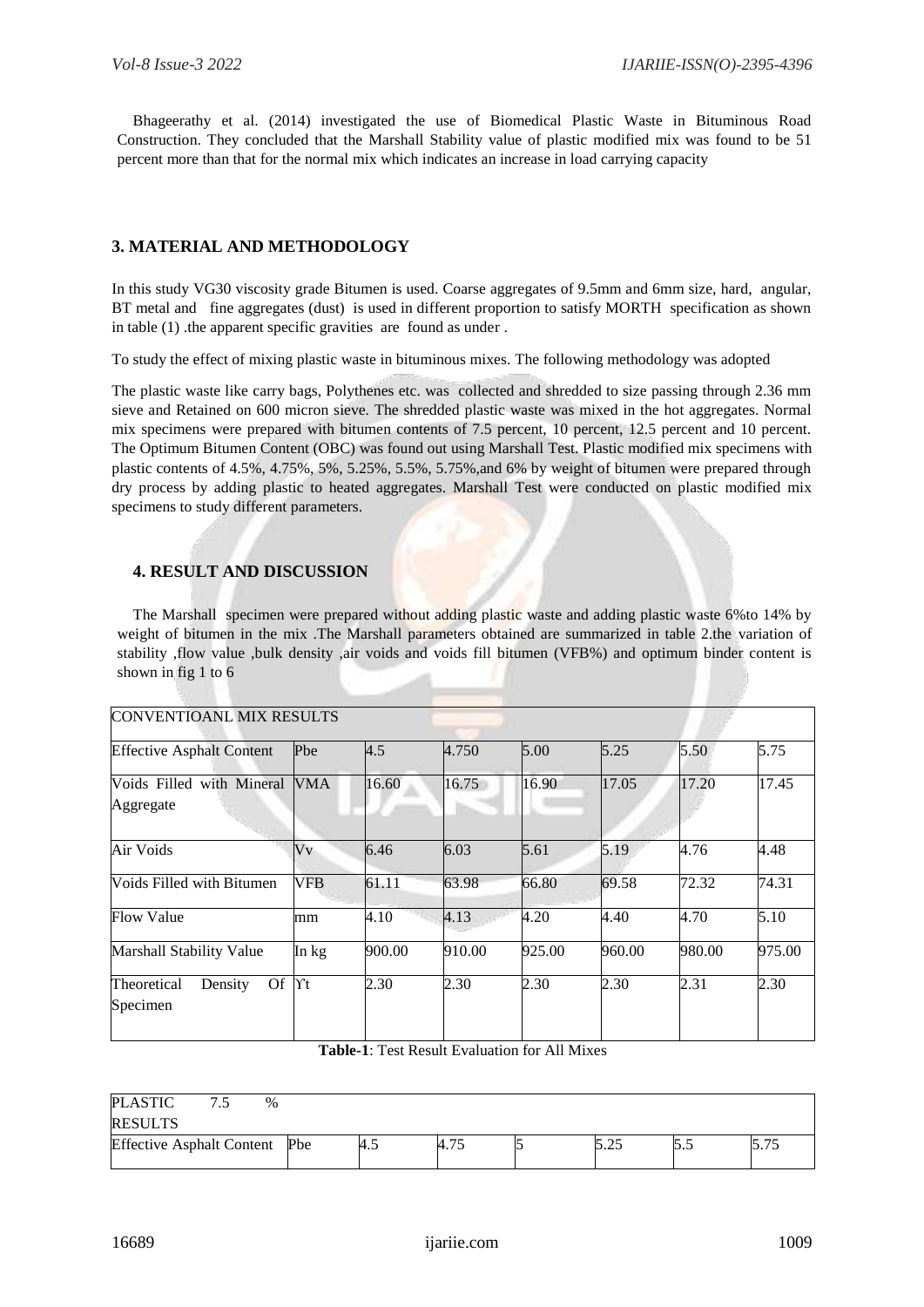| Voids Filled with Mineral                | <b>VMA</b> | 16.19   | 16.30   | 16.42   | 16.54   | 16.66   | 16.82   |
|------------------------------------------|------------|---------|---------|---------|---------|---------|---------|
| Aggregate                                |            |         |         |         |         |         |         |
| Air Voids                                | Vv         | 6.82    | 6.41    | 6.00    | 5.59    | 5.17    | 4.83    |
| Voids Filled with Bitumen                | VFB        | 137.33  | 154.38  | 173.80  | 196.11  | 222.01  | 248.31  |
| <b>Flow Value</b>                        | mm         |         | 4.1     | 4.2     | 4.3     | 4.6     |         |
| Marshall Stability Value                 | In kg      | 920     | 931     | 955     | 972     | 989     | 973     |
| Theoretical<br>Of<br>Density<br>Specimen | $\gamma_t$ | 2.29515 | 2.29709 | 2.29903 | 2.30097 | 2.30291 | 2.29903 |

**Table-2:** Test Result Evaluation for All Mixes with Plastic 7.5%

**Contractor** 

| <b>PLASTIC</b><br>$\%$<br>10<br><b>RESULTS</b> |            |         |         |         |         |         |         |
|------------------------------------------------|------------|---------|---------|---------|---------|---------|---------|
| Asphalt Pbe<br>Effective<br>Content            |            | 4.500   | 4.750   | 5.000   | 5.250   | 5.500   | 5.750   |
| Voids<br>Filled<br>with<br>Mineral Aggregate   | <b>VMA</b> | 16.073  | 16.180  | 16.217  | 16.255  | 16.364  | 16.580  |
| Air Voids                                      | Vv         | 6.968   | 6.561   | 6.075   | 5.587   | 5.178   | 4.916   |
| Voids<br>Filled<br>with<br><b>Bitumen</b>      | <b>VFB</b> | 56.650  | 59.451  | 62.543  | 65.629  | 68.355  | 70.351  |
| <b>Flow Value</b>                              | mm         | 4.000   | 4.100   | 4.200   | 4.300   | 4.600   | 5.000   |
| Marshall Stability Value                       | In $kg$    | 931.000 | 939.000 | 958.000 | 975,000 | 996.000 | 977.000 |

**Table-3**: Test Result Evaluation for All Mixes with Plastic 10%

| PLASTIC 12.5 % RESULTS                              |            |          |          |          |          |         |          |
|-----------------------------------------------------|------------|----------|----------|----------|----------|---------|----------|
| <b>Effective Asphalt Content</b>                    | Pbe        | 4.5      | 4.75     | 5        | 5.25     | 5.5     | 5.75     |
| Voids<br>Filled<br>Mineral VMA<br>with<br>Aggregate |            | 15.675   | 15.701   | 15.799   | 15.827   | 15.925  | 16.061   |
| Air Voids                                           | Vv         | 6.800    | 6.318    | 5.913    | 5.429    | 5.023   | 4.683    |
| Voids Filled with Bitumen                           | <b>VFB</b> | 56.618   | 59.764   | 62.573   | 65.698   | 68.458  | 70.844   |
| <b>Flow Value</b>                                   | mm         | 3.820    | 3.900    | 4.100    | 4.250    | 4.330   | 4.560    |
| <b>Marshall Stability Value</b>                     | In kg      | 1104.000 | 1134.000 | 1145.000 | 1157.000 | 1135.00 | 1129.000 |
| Density<br>Theoretical<br>Specimen                  | OfYt       | 2.299    | 2.303    | 2.305    | 2.309    | 2.316   | 2.307    |

**Table-4**: Test Result Evaluation for All Mixes with Plastic 12.5%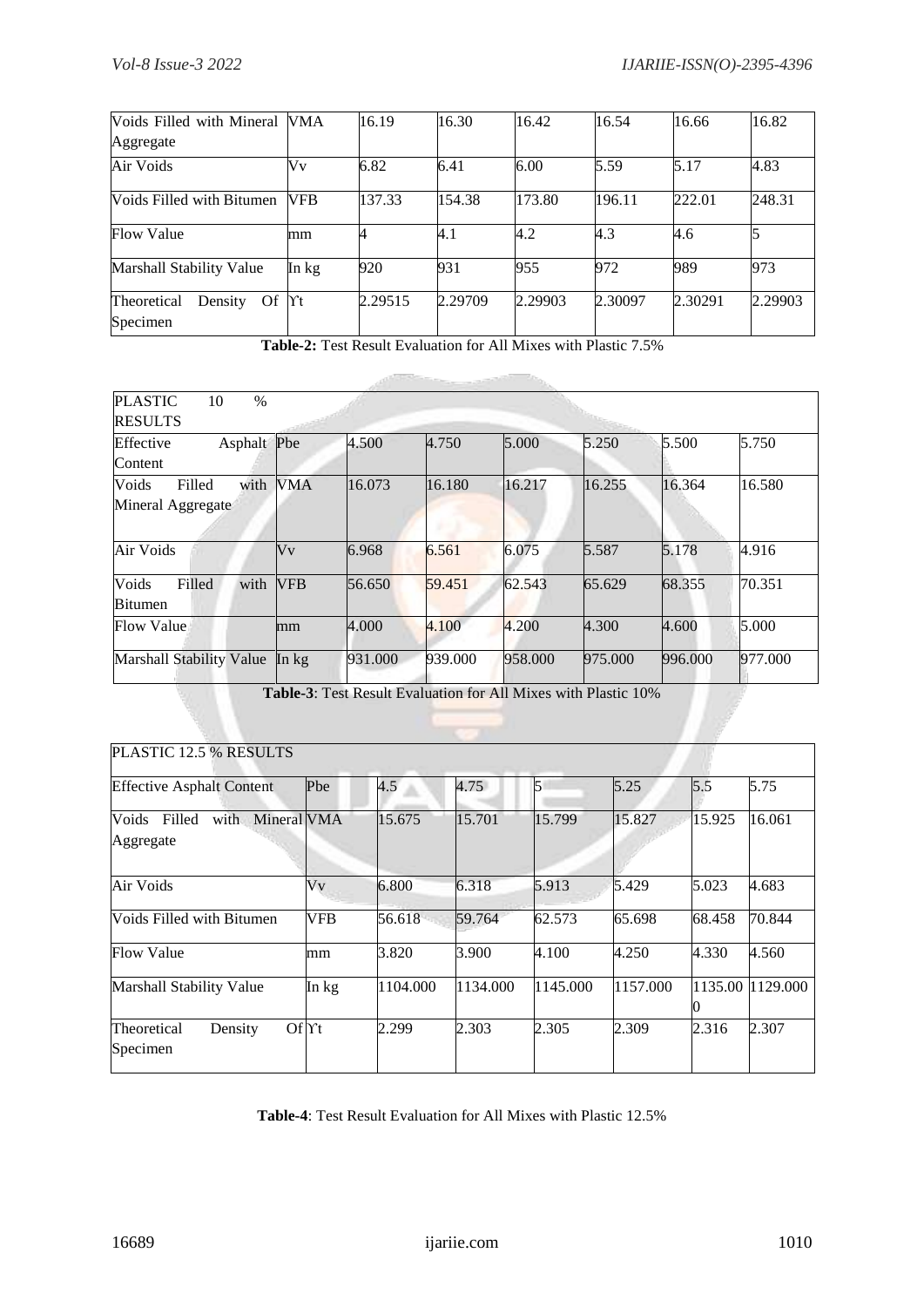| PLASTIC 15 % RESULTS                       |            |          |          |          |          |          |          |
|--------------------------------------------|------------|----------|----------|----------|----------|----------|----------|
| <b>Effective Asphalt Content</b>           | Pbe        | 4.500    | 4.750    | 5.000    | 5.250    | 5.500    | 5.750    |
| Voids Filled with Mineral VMA<br>Aggregate |            | 15.562   | 15.649   | 15.665   | 15.681   | 15.769   | 15.966   |
| Air Voids                                  | Vv         | 6.948    | 6.548    | 6.069    | 5.589    | 5.187    | 4.931    |
| Voids Filled with Bitumen                  | <b>VFB</b> | 55.355   | 58.155   | 61.256   | 64.359   | 67.104   | 69.113   |
| <b>Flow Value</b>                          | mm         | 4.000    | 4.100    | 4.200    | 4.300    | 4.600    | 5.000    |
| <b>Marshall Stability Value</b>            | In kg      | 1104.000 | 1134.000 | 1145.000 | 1157.000 | 1135.000 | 1129.000 |
| OfYt<br>Theoretical<br>Density<br>Specimen |            | 2.347    | 2.372    | 2.409    | 2.204    | 2.199    | 2.247    |

**Table-5**: Test Result Evaluation for All Mixes with Plastic 15%



**Graph-1**: Bitumen Percentage v/s Air Voids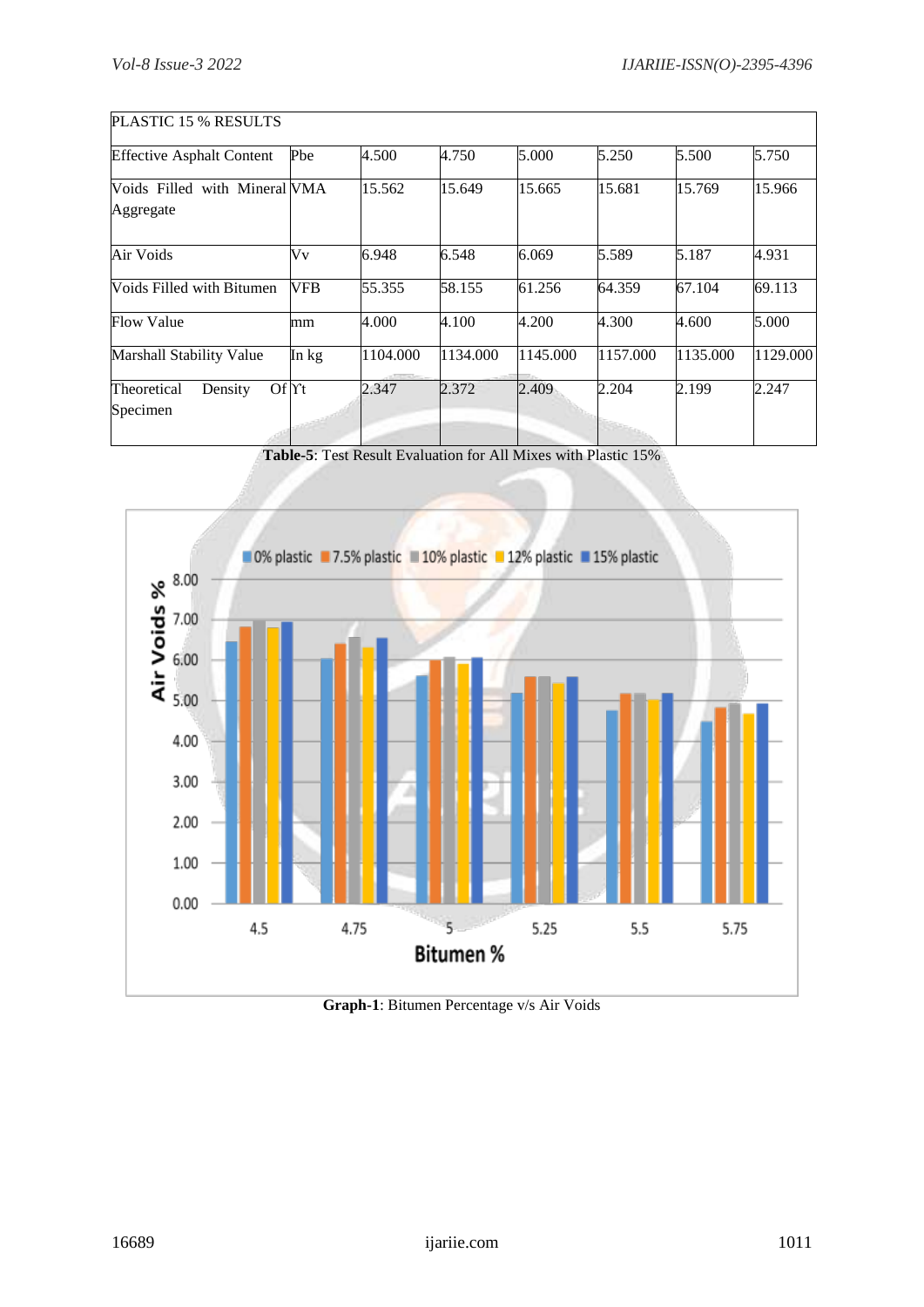





**Graph-3**: Bitumen Percentage V/S Flow Value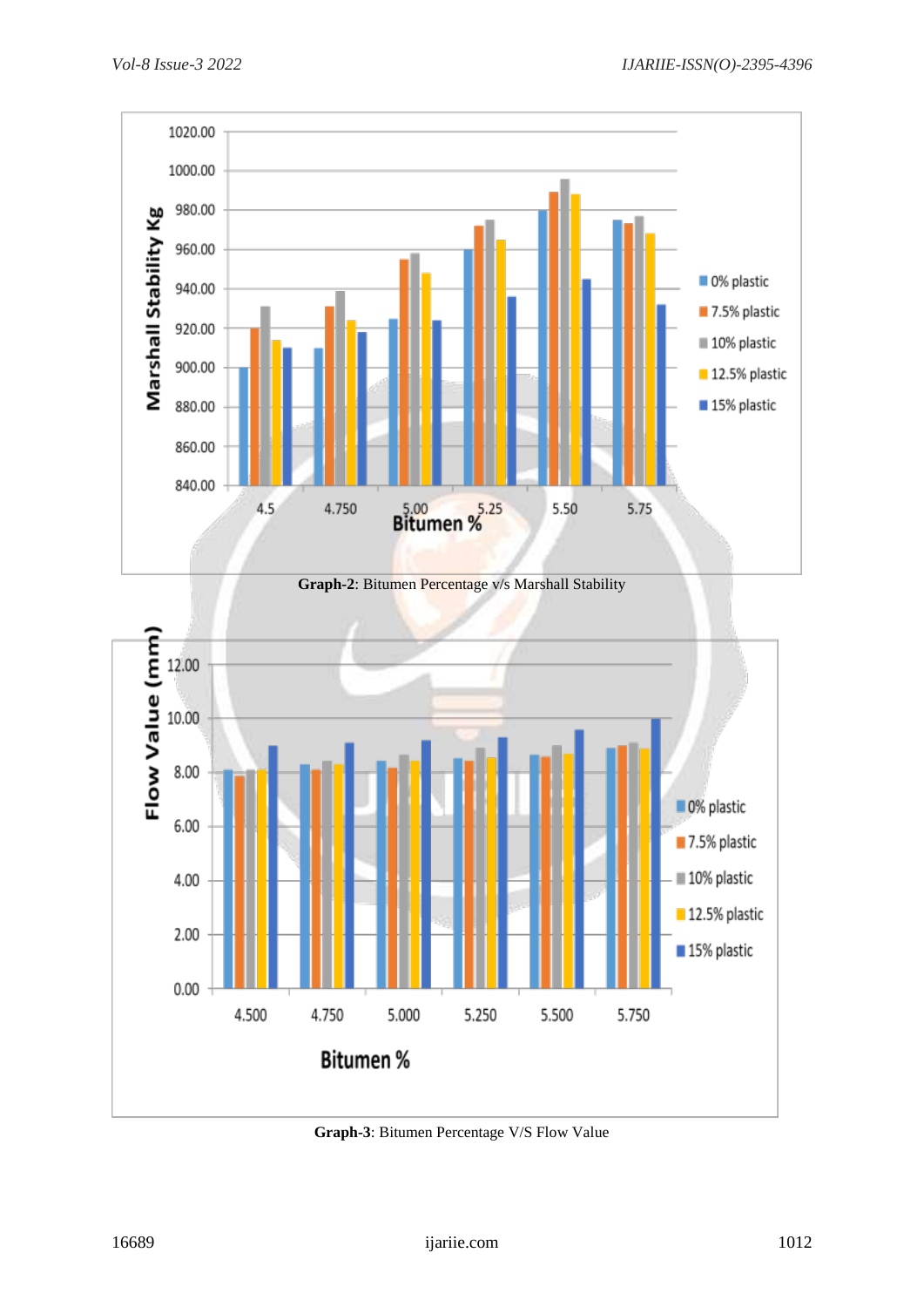

**Graph-4**: Bitumen Percentage v/s Density



Graph-5: Bitumen Percentage v/s Voids in Mineral Aggregate